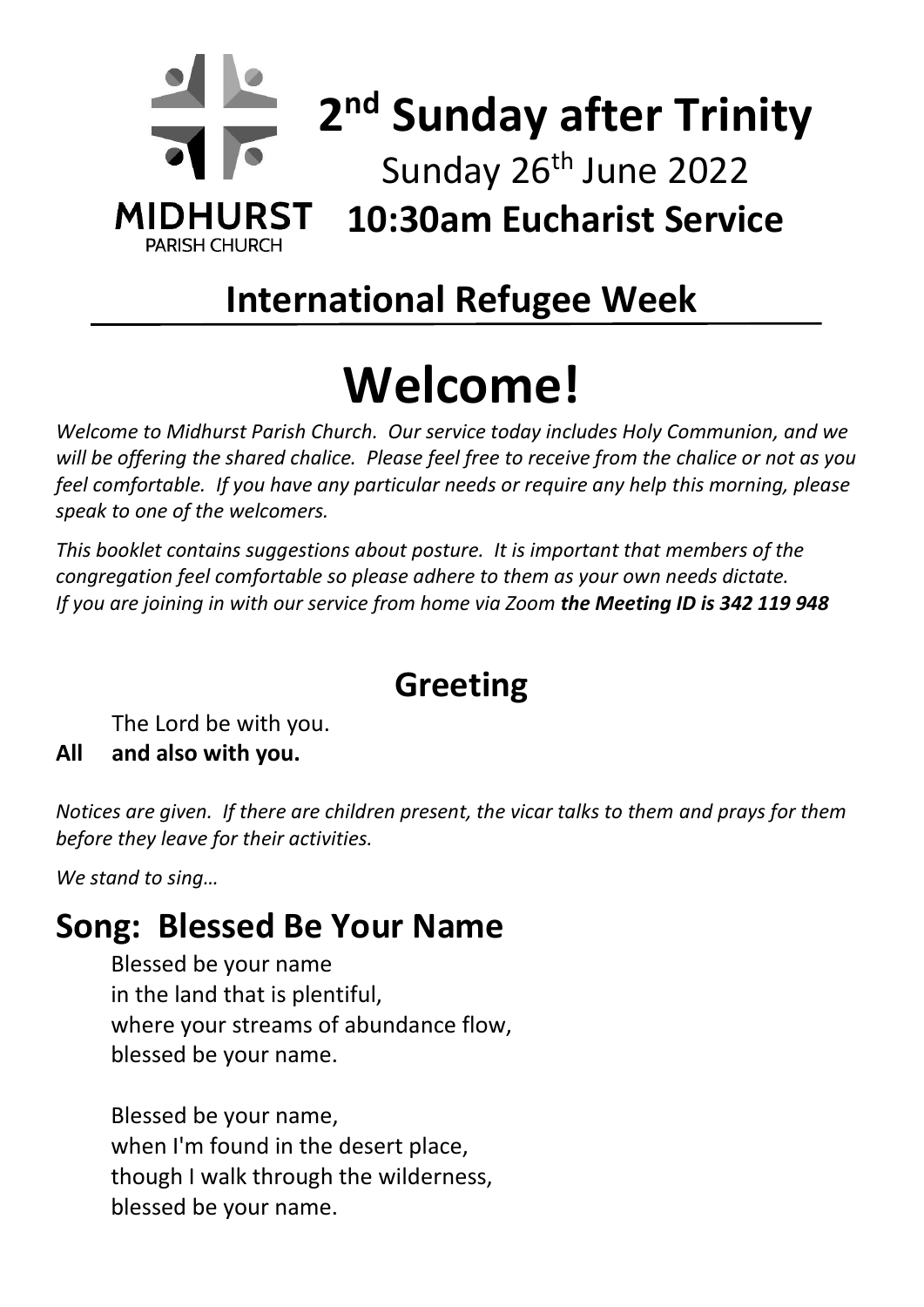*Every blessing you pour out, I'll turn back to praise. When the darkness closes in, Lord still I will say…*

*Blessed be the name of the Lord blessed be your name. Blessed be the name of the Lord blessed be your glorious name!*

Blessed be your name, when the sun's shining down on me, when the world's 'all as it should be', blessed be your name.

Blessed be your name on the road marked with suffering, though there's pain in the offering, blessed be your name.

*Every blessing you pour out… Beth & Matt Redman*

*© Capitol Christian Music Group*

### **Prayer of Approach and Confession**

Blessed are you, Holy God.

- **All You are Creator, and you make each one of us beautiful and blessed, in your image and likeness. You are our refuge. You take sanctuary in us.**  You call each one of us by name.
- **All You know all our hopes and desires. You know all our aches and pains.**  You know the journeys we take.
- **All Your presence surrounds us like a sanctuary. Holy is your name. Holy are your ways.** We bless you for all you give in Jesus Christ. In him you have shown the world new ways of living and loving.
- **All We bless you for all you give us in your Spirit, new understandings of your Word and wisdom, strength to live by each day.**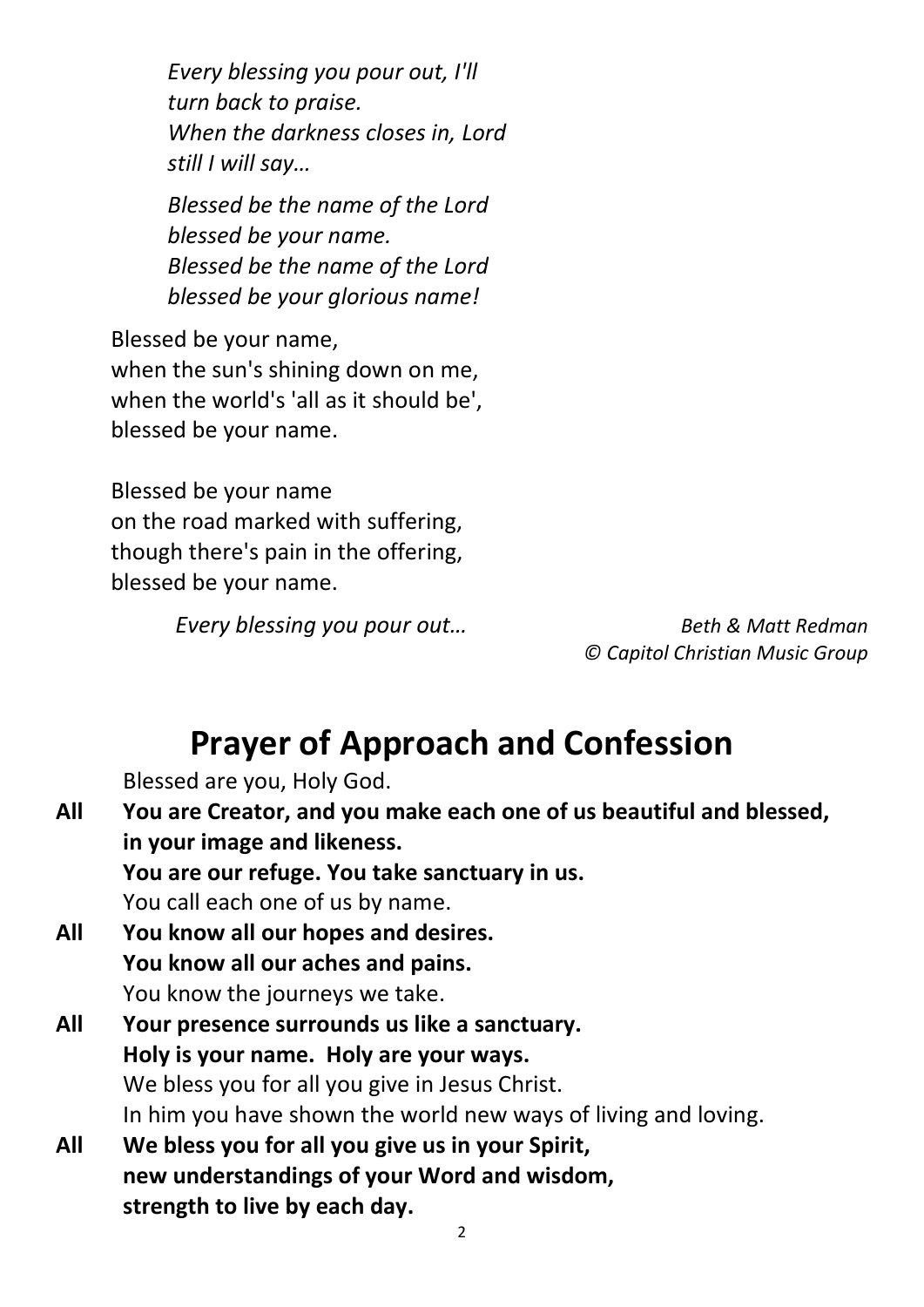Holy God,

#### **All forgive us.**

For all the ways in which we and others assault and abuse your image in us, in others, and in all your creation around us.

#### **All Forgive us.**

That our living and loving and sharing so often betrays the living and loving and sharing of Jesus that we profess.

**All Forgive us.**

For our failure to offer welcome and hospitality to the stranger.

#### **All Forgive us for turning away from your wisdom, and for imagining we can live in our own strength.**

As we pray and read from the Scriptures and meditate on them; As we renew our commitments to you again and resolve to live by the principle of welcome and hospitality, grant us the assurance again that you forgive us. Heal us and strengthen us that we may worship you well, and live, love and serve to your praise and glory. In the name of Christ.

**All Amen.**

# **A Prayer Before We Read**

Lord, you have taught us that all our doings without love are nothing worth: send your Holy Spirit and pour into our hearts that most excellent gift of love, the true bond of peace and of all virtues, without which whoever lives is counted dead before you. Grant this for your only Son Jesus Christ's sake, who is alive and reigns with you, in the unity of the Holy Spirit, one God, now and for ever.

**All Amen.**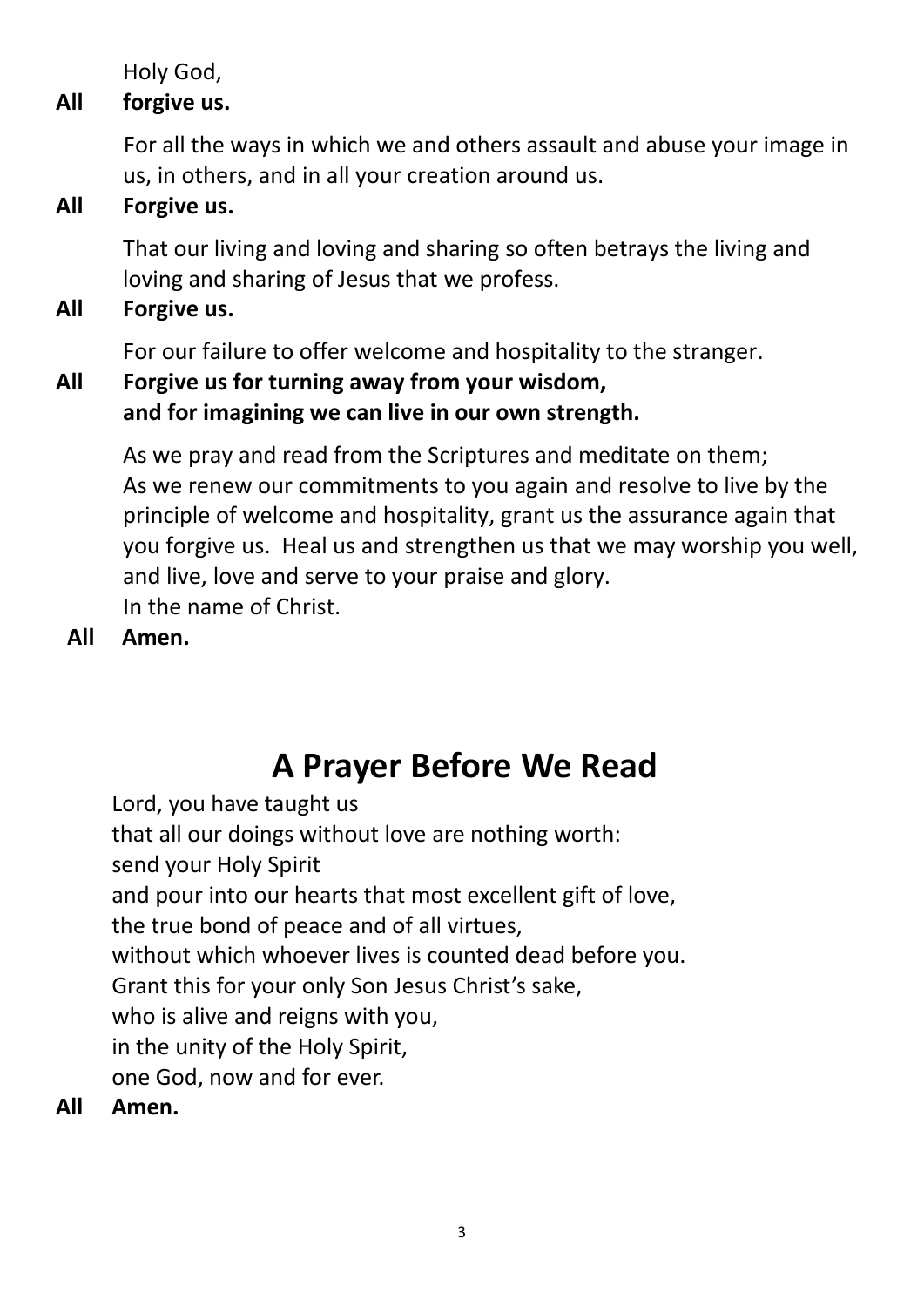*Please sit.*

# **Readings**

Reading from the Holy Scriptures.

When an alien resides with you in your land, you shall not oppress the alien. The alien who resides with you shall be to you as the citizen among you; you shall love the alien as yourself, for you were aliens in the land of Egypt: I am the Lord your God.

*Leviticus 19:33-34*

Then he will say to those at his left hand, "You that are accursed, depart from me into the eternal fire prepared for the devil and his angels; for I was hungry and you gave me no food, I was thirsty and you gave me nothing to drink, I was a stranger and you did not welcome me, naked and you did not give me clothing, sick and in prison and you did not visit me." Then they also will answer, "Lord, when was it that we saw you hungry or thirsty or a stranger or naked or sick or in prison, and did not take care of you?" Then he will answer them, "Truly I tell you, just as you did not do it to one of the least of these, you did not do it to me."

*Matthew 25:41-45*

Let mutual love continue. Do not neglect to show hospitality to strangers, for by doing that some have entertained angels without knowing it.

*Hebrews 13:1-2*

This is the word of the Lord

**All Thanks be to God.**

*We stand to sing...*

### **Song: Beauty for Brokenness**

**Beauty for brokenness, hope for despair, Lord, in your suffering world this is our prayer: bread for the children, justice, joy, peace; sunrise to sunset, your kingdom increase!**

**Shelter for fragile lives, cures for their ills, work for the craftsman, trade for their skills; land for the dispossessed, rights for the weak, voices to plead the cause of those who can't speak.**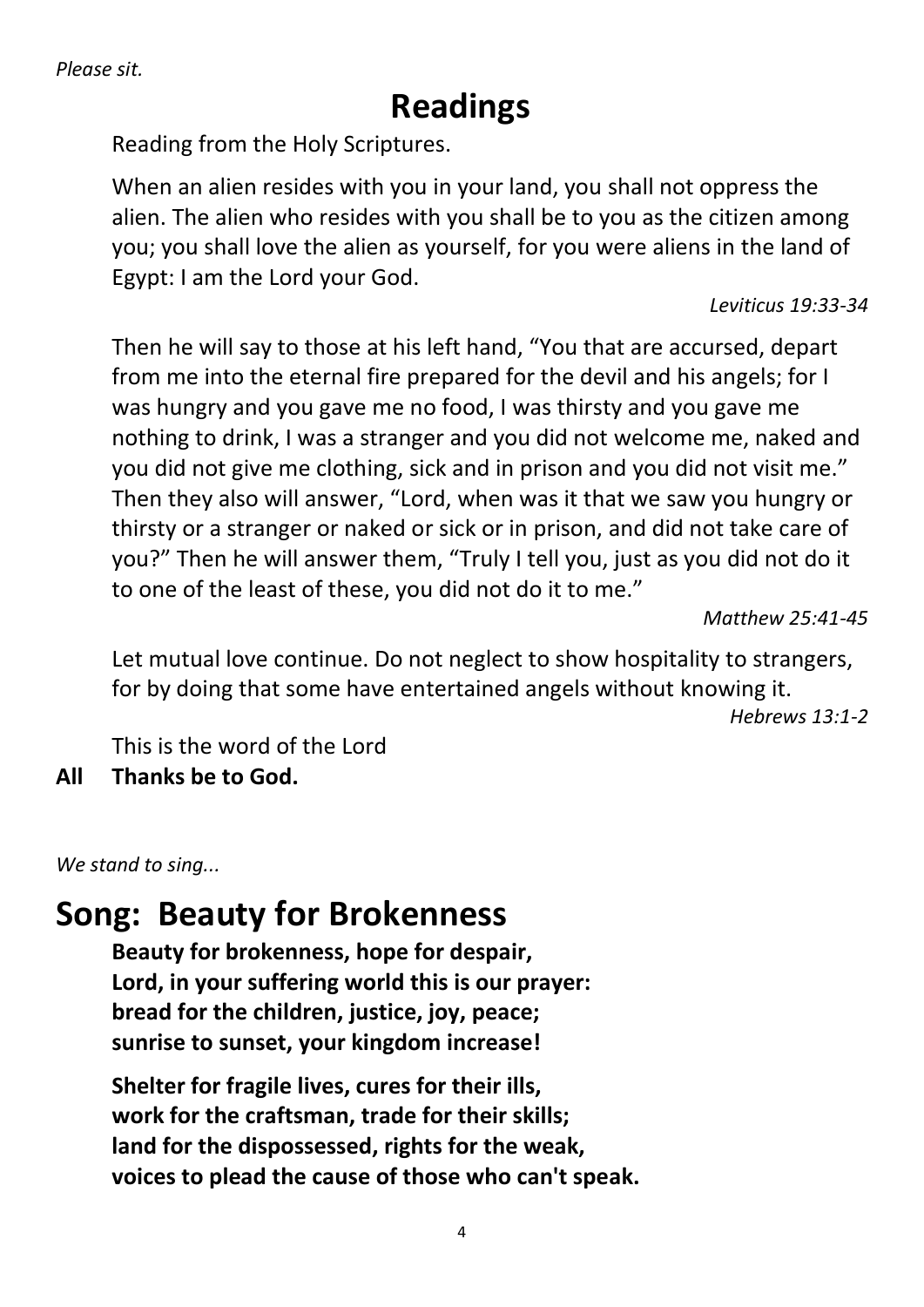*God of the poor, friend of the weak, give us compassion we pray: melt our cold hearts, let tears fall like rain; come, change our love from a spark to a flame.*

**Refuge from cruel wars, havens from fear, cities for sanctuary, freedoms to share; peace to the killing-fields, scorched earth to green, Christ for the bitterness, his cross for the pain.** *God of the poor…*

**Rest for the ravaged earth, oceans and streams plundered and poisoned - our future, our dreams. Lord, end our madness, carelessness, greed; make us content with the things that we need.** *God of the poor…* 

**Lighten our darkness, breathe on this flame until your justice burns brightly again; until the nations learn of your ways, seek your salvation and bring you their praise.** *God of the poor…* **x2**

*Graham Kendrik © 1993 Make Way Music.*

### **The Gospel reading**

The Lord be with you.

#### **All And also with you.**

Hear the Gospel of our Lord Jesus Christ according to Luke.

#### **All Glory to you, O Lord.**

Just then a lawyer stood up to test Jesus. 'Teacher,' he said, 'what must I do to inherit eternal life?' He said to him, 'What is written in the law? What do you read there?' He answered, 'You shall love the Lord your God with all your heart, and with all your soul, and with all your strength, and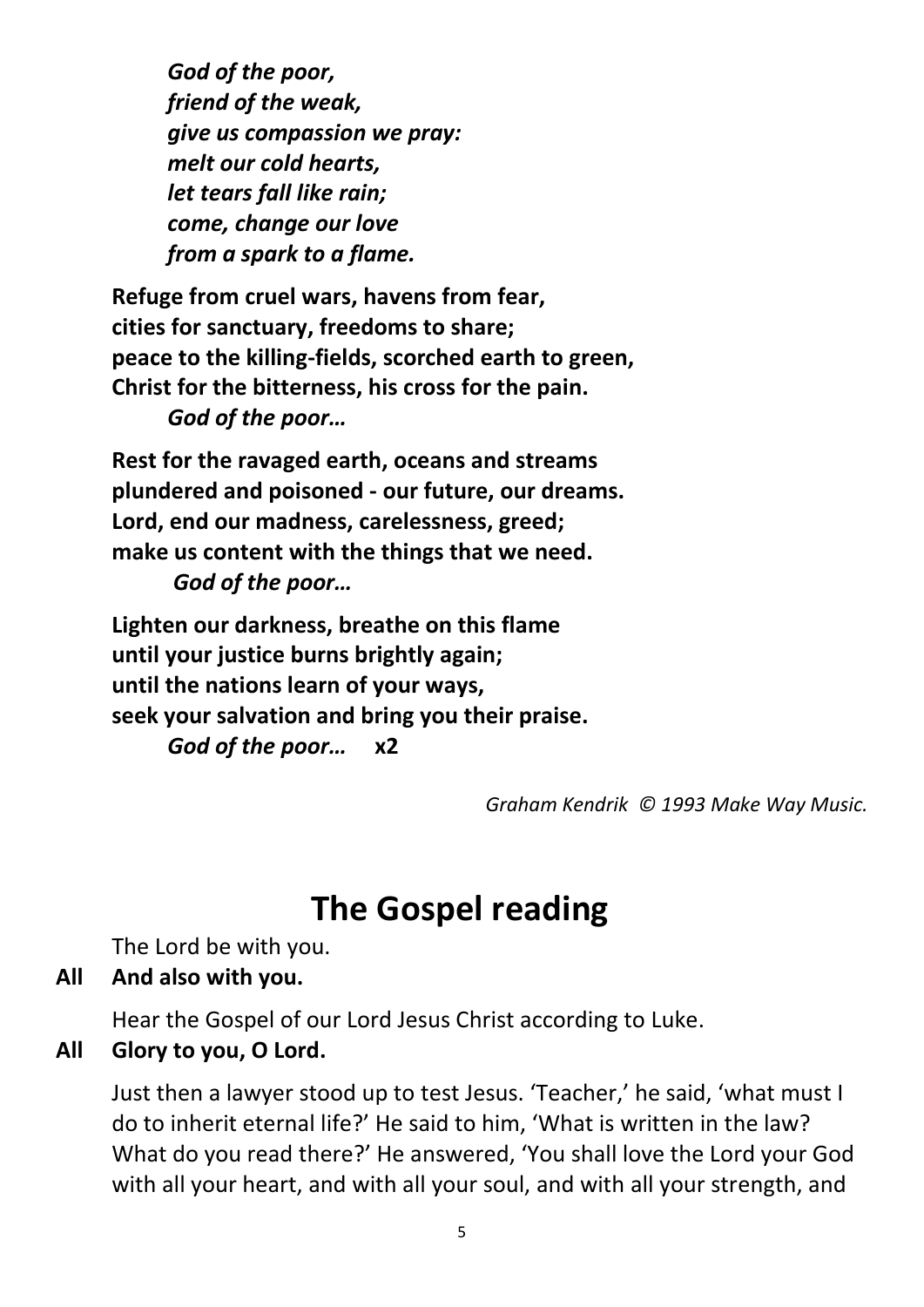with all your mind; and your neighbour as yourself.' And he said to him, 'You have given the right answer; do this, and you will live.'

But wanting to justify himself, he asked Jesus, 'And who is my neighbour?' Jesus replied, 'A man was going down from Jerusalem to Jericho, and fell into the hands of robbers, who stripped him, beat him, and went away, leaving him half dead. Now by chance a priest was going down that road; and when he saw him, he passed by on the other side. So likewise a Levite, when he came to the place and saw him, passed by on the other side. But a Samaritan while travelling came near him; and when he saw him, he was moved with pity. He went to him and bandaged his wounds, having poured oil and wine on them. Then he put him on his own animal, brought him to an inn, and took care of him. The next day he took out two denarii, gave them to the innkeeper, and said, "Take care of him; and when I come back, I will repay you whatever more you spend." Which of these three, do you think, was a neighbour to the man who fell into the hands of the robbers?' He said, 'The one who showed him mercy.' Jesus said to him, 'Go and do likewise.'

*Luke 10:25-37*

This is the Gospel of the Lord.

**All Praise to you, O Christ.**

### **The Sermon**

### **The Prayers**

*The following response may be used.* Lord, in your mercy,

#### **All hear our prayer.**

*Our Prayer for Growth*

**All God of Mission, who alone brings growth to your Church, send your Holy Spirit to give vision to our planning, wisdom to our actions, and power to our witness. Help our church to grow in numbers, in spiritual commitment to you, and in service to our local community, through Jesus Christ our Lord. Amen.**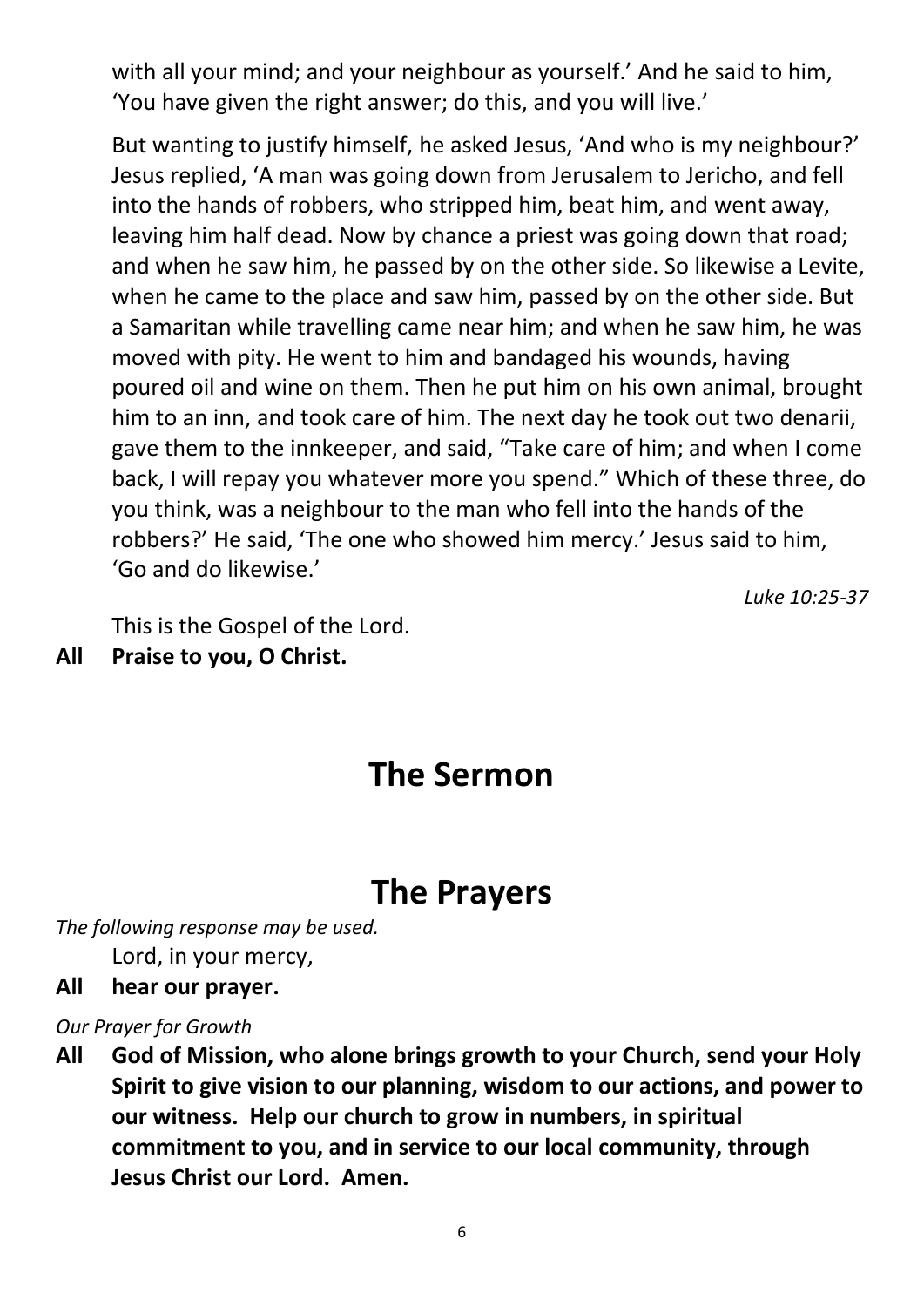*Please stand.*

### **The Peace**

Jesus said: 'Love one another. As I have loved you, so you are to love one another.'

*cf John 15.12.*

The peace of the Lord be always with you.

**All and also with you.**

*We share the peace.*

*We remain standing to sing…*

**MAKE ME A CHANNEL OF YOUR PEACE. Where there is hatred let me bring your love; where there is injury, your pardon, Lord; and where there's doubt, true faith in you:** 

> *Oh, Master, grant that I may never seek so much to be consoled as to console; to be understood as to understand; to be loved, as to love with all my soul.*

**Make me a channel of your peace. where there's despair in life, let me bring hope; where there is darkness, only light; and where there's sadness, ever joy:** 

*Oh, Master, grant that I may never seek…*

**Make me a channel of your peace. It is in pardoning that we are pardoned, in giving of ourselves that we receive, and in dying that we're born to eternal life.** 

> *Sebastian Temple © OCP After the Prayer of St Francis*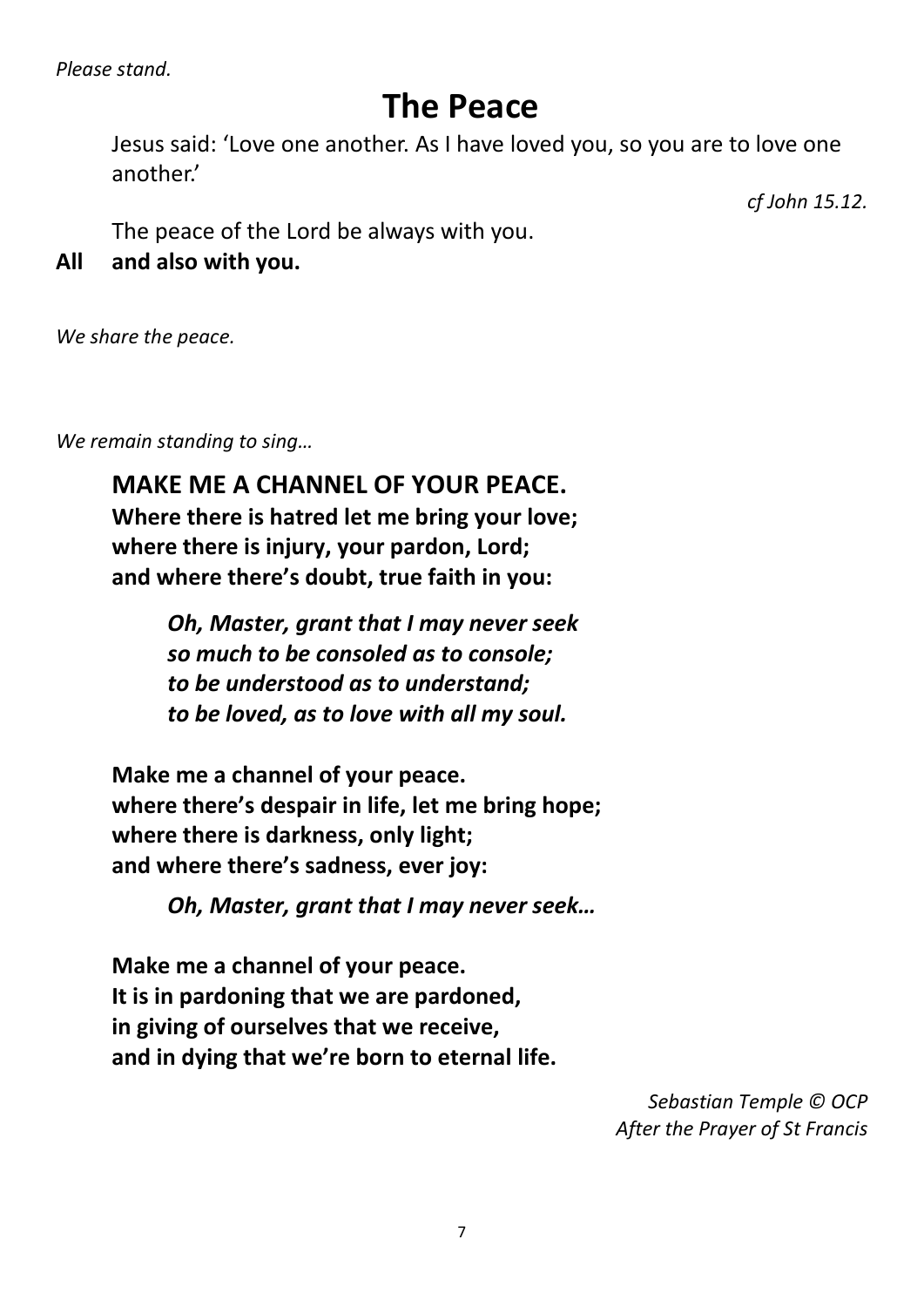## **Prayer at the Preparation of the Table**

Yours, Lord, is the greatness, the power, the glory, the splendour, and the majesty; for everything in heaven and on earth is yours.

**All All things come from you, and of your own do we give you.**

### **The Eucharistic Prayer**

The Lord be with you

**All and also with you.**

Lift up your hearts.

**All We lift them to the Lord.**

Let us give thanks to the Lord our God.

**All It is right to give thanks and praise.**

It is right to praise you, Father, Lord of all creation; in your love you made us for yourself. When we turned away you did not reject us, but came to meet us in your Son.

**All You embraced us as your children and welcomed us to sit and eat with you.**

In Christ you shared our life that we might live in him and he in us.

#### **All He opened his arms of love upon the cross and made for all the perfect sacrifice for sin.**

On the night he was betrayed, at supper with his friends he took bread, and gave you thanks; he broke it and gave it to them, saying: Take, eat; this is my body which is given for you; do this in remembrance of me.

**All Father, we do this in remembrance of him: his body is the bread of life.**

> At the end of supper, taking the cup of wine, he gave you thanks, and said: Drink this, all of you; this is my blood of the new covenant, which is shed for you for the forgiveness of sins; do this in remembrance of me.

**All Father, we do this in remembrance of him: his blood is shed for all.**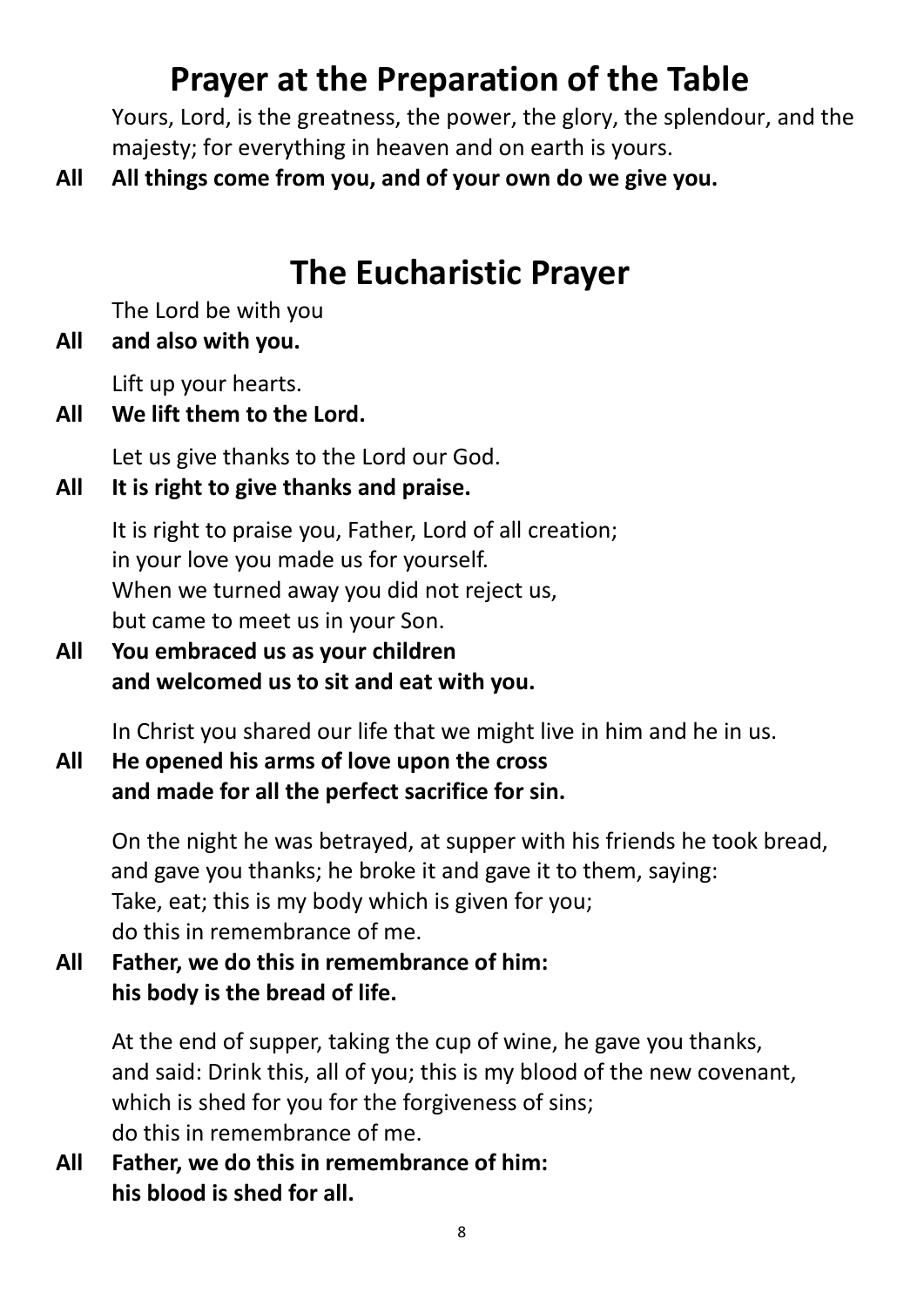As we proclaim his death and celebrate his rising in glory, send your Holy Spirit that this bread and this wine may be to us the body and blood of your dear Son.

**All As we eat and drink these holy gifts make us one in Christ, our risen Lord.**

> With your whole Church throughout the world we offer you this sacrifice of praise and lift our voice to join the eternal song of heaven:

**All Holy, holy, holy Lord God of power and might: heaven and earth are full of your glory. Hosanna in the highest. Blessed is he who comes in the name of the Lord. Hosanna in the highest.**

### **The Lord's Prayer**

**All Our Father who art in Heaven, hallowed be thy name; thy kingdom come; thy will be done; on earth as it is in heaven. Give us this day our daily bread. And forgive us our trespasses, as we forgive those who trespass against us. And lead us not into temptation; but deliver us from evil. For thine is the kingdom, the power and the glory, for ever and ever. Amen.**

### **The Breaking of the Bread and Invitation**

We break this bread to share in the body of Christ.

**All Though we are many, we are one body, because we all share in one bread.**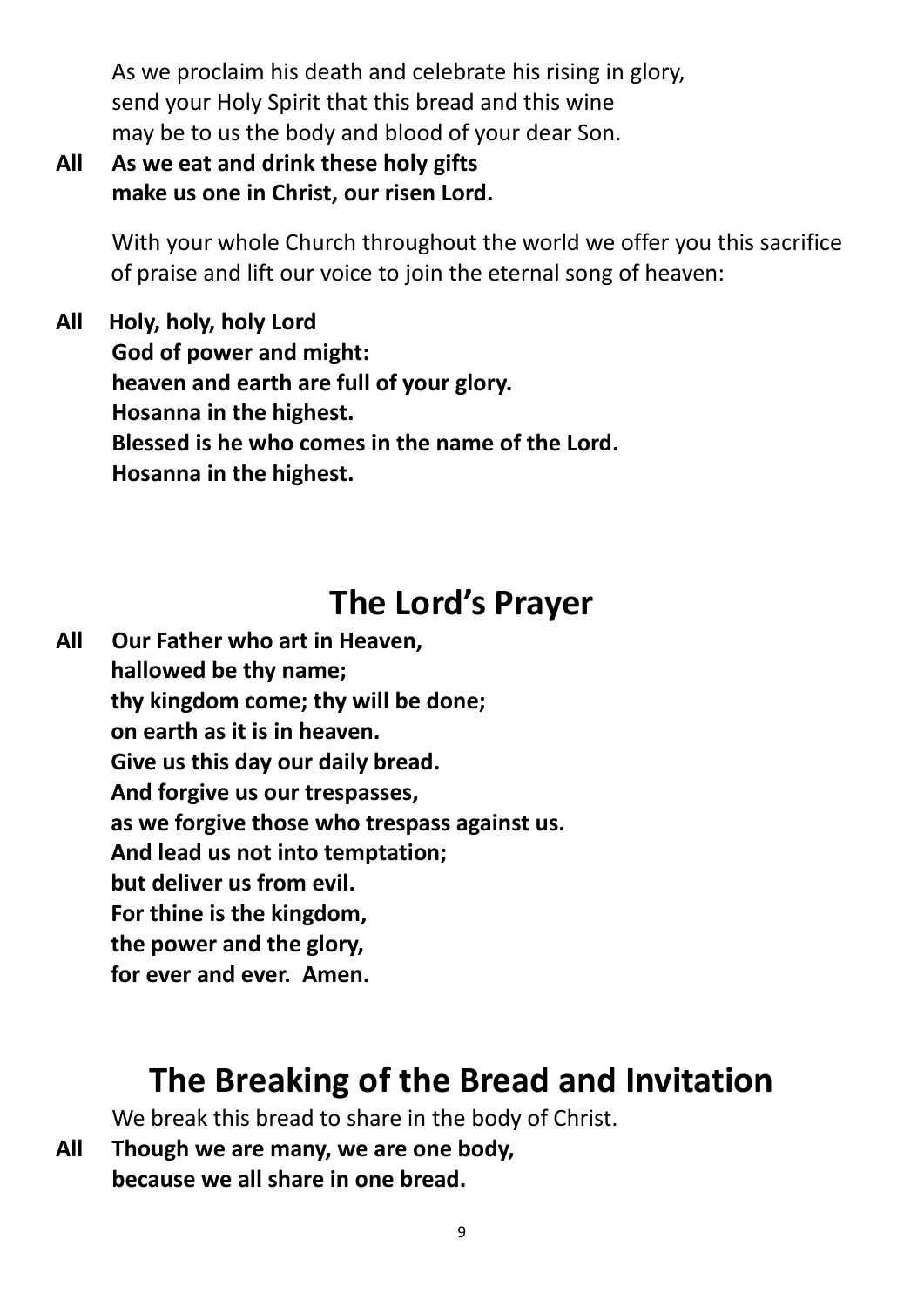Draw near with faith. Receive the body of our Lord Jesus Christ which he gave for you, and his blood which he shed for you. Eat and drink in remembrance that he died for you, and feed on him in your hearts by faith with thanksgiving.

*All those baptized in the Christian faith and who have received Holy Communion before are welcome to receive here today. If you do not receive Holy Communion you are invited to come forward with those who do, to receive a blessing. Please keep your hands down and your head bowed to make this clear to the priest.*

*As we receive, we sing…*

**WHEN I NEEDED A NEIGHBOUR, were you there, were you there? When I needed a neighbour, were you there?** 

> *And the creed and the colour and the name won't matter, were you there?*

**I was hungry and thirsty, were you there, were you there....** 

**I was cold, I was naked, were you there, were you there....** 

**When I needed a shelter, were you there, were you there....** 

**When I needed a healer, were you there, were you there…**

**Wherever you travel, I'll be there, I'll be there, Wherever you travel, I'll be there, And the creed and the colour and the name won't matter, I'll be there. I'll be there.**

*Sydney Carter (b.1915)*

### **Prayer after Communion**

Loving Father, we thank you for feeding us at the supper of your Son: sustain us with your Spirit, that we may serve you here on earth until our joy is complete in heaven, and we share in the eternal banquet with Jesus Christ our Lord.

**All Amen**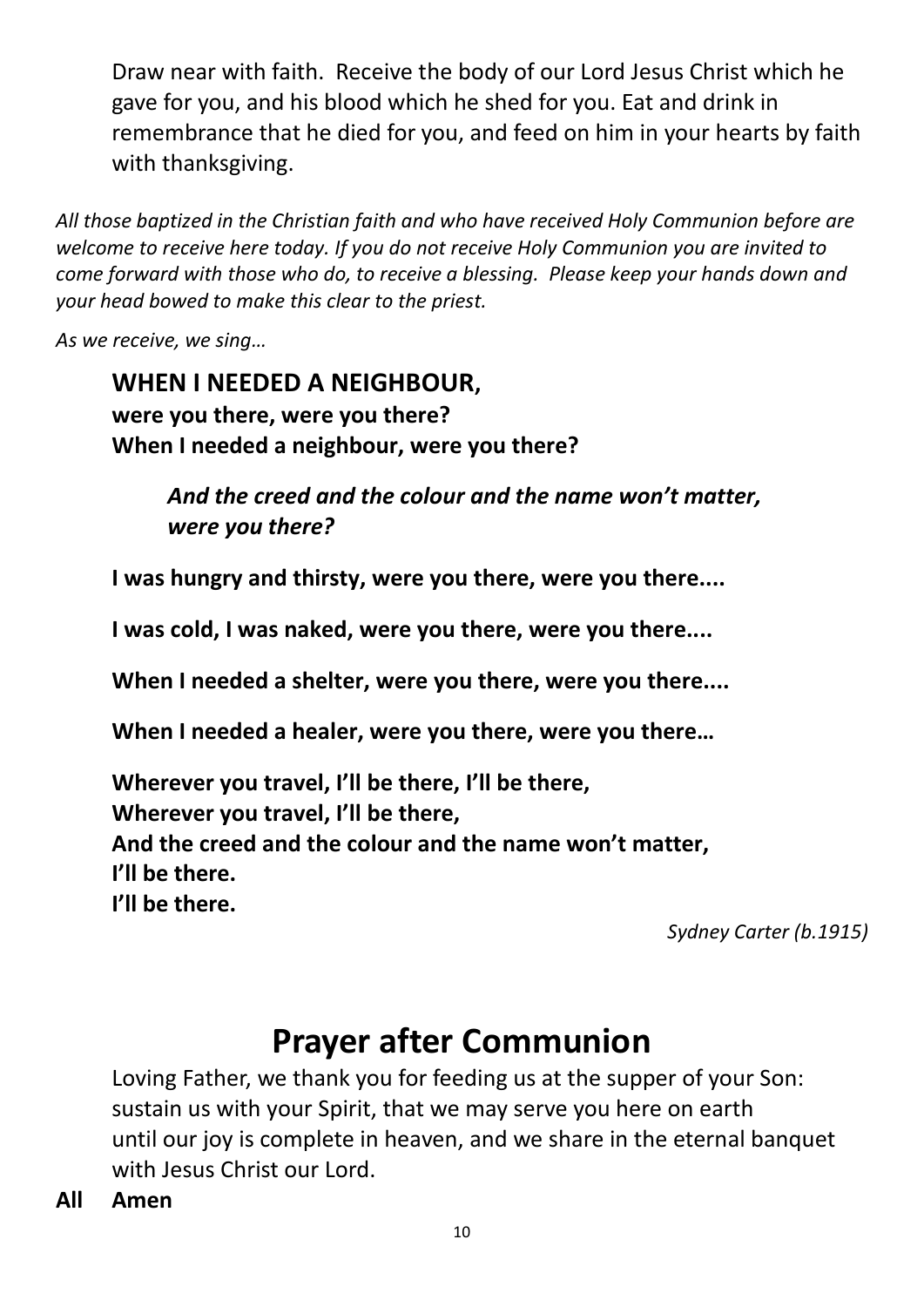**All Almighty God, we thank you for feeding us with the body and blood of your Son Jesus Christ. Through him we offer you our souls and bodies to be a living sacrifice. Send us out in the power of your Spirit to live and work to your praise and glory. Amen.**

*We stand to sing…*

#### **Song: Shine, Jesus, shine**

**Lord, the light of your love is shining, in the midst of the darkness, shining: Jesus, Light of the world, shine upon us; set us free by the truth you now bring usshine on me, shine on me.**

> *Shine, Jesus, shine, fill this land with the Father's glory; blaze, Spirit, blaze, set our hearts on fire. Flow, river, flow flood the nations with grace and mercy; send forth your word, Lord, and let there be light!*

**Lord, I come to your awesome presence, from the shadows into your radiance; by the blood I may enter your brightness: search me, try me, consume all my darkness shine on me, shine on me.** 

*Shine, Jesus, shine…*

**As we gaze on your kingly brightness so our faces display your likeness, ever changing from glory to glory: mirrored here may our lives tell your story shine on me, shine on me.**

*Shine, Jesus, shine…*

*Graham Kendrick © 1987 Make Way*